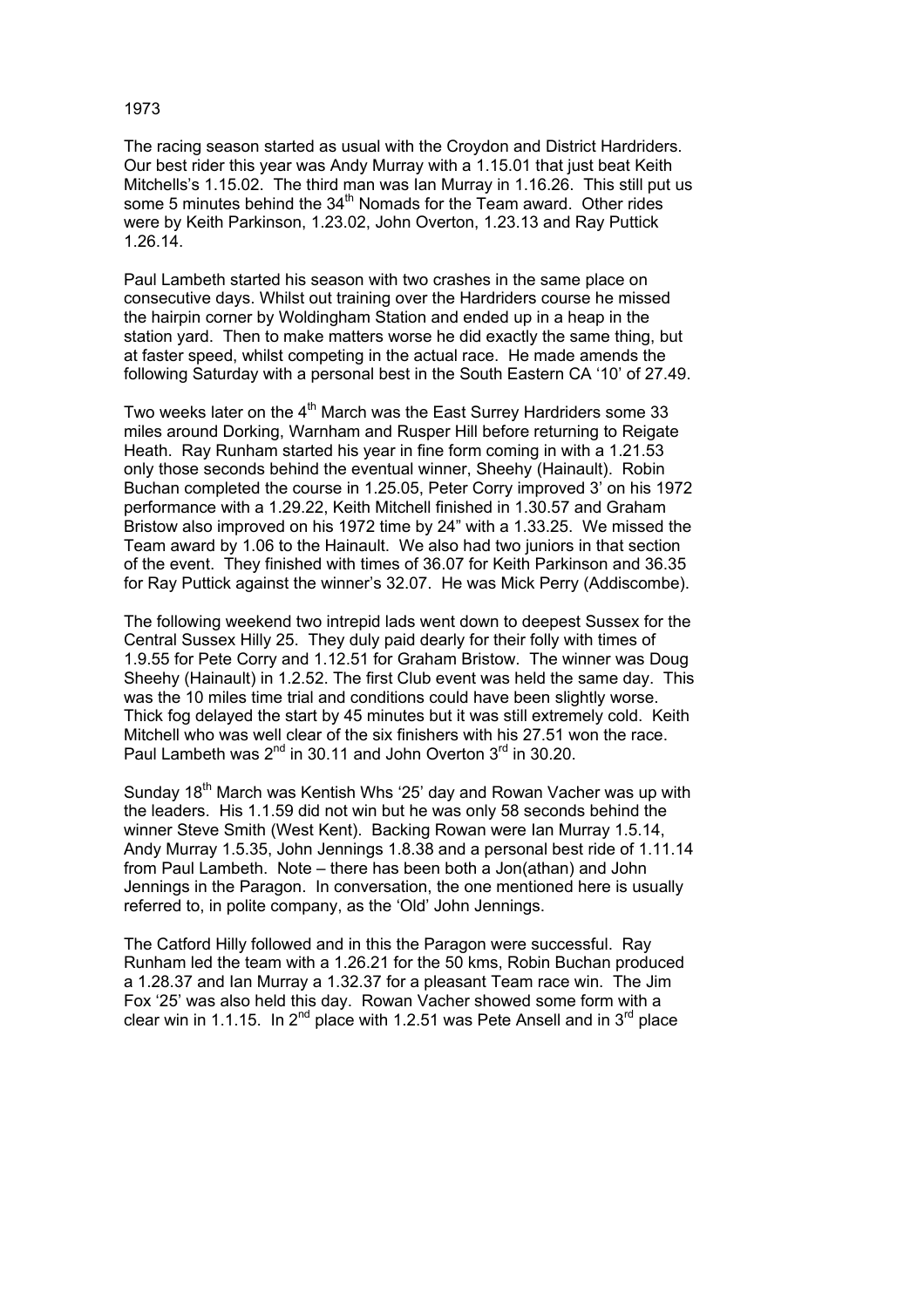was Graham Bristow in 1.4.07. John Overton took the handicap from Paul Lambeth and Rowan Vacher 3rd.

April Fools Day saw two teams riding the Brighton Mitre 2-up. Robin Buchan teamed up with Ray Runham and they went round the course in 1.0.17 for 3<sup>rd</sup> place. Andy and Ian Murray also partook of this dish and returned a 1.4.29. We had six riders in the De Laune '25' on the same day. The best of these was Doug Vacher, 1.8.25, just beating Graham Bristow, 1.8.27. The other riders were John Overton 1.11.02, Paul Lambeth 1.11.37 and Robert Giles 1.15.35. No prizes were collected. Pete Corry was  $5<sup>th</sup>$  in the Becontree Whs  $3<sup>rd</sup>$  category road race and the points collected for this place raised him to  $2<sup>nd</sup>$ category status. Pete Ansell, already a 2<sup>nd</sup> category rider, rode the senior event and he too finished in 5<sup>th</sup> place. Keith Mitchell and Dave Worsfold went the other way to Frant for the  $34<sup>th</sup>$  Nomads road race for  $3<sup>rd</sup>$  category riders and finished  $7<sup>th</sup>$  and 10<sup>th</sup> respectively. Chris Swain did a 1.6 something in the Harlow '25'.

The Morden CRC held their Hilly Time Trial over the Ashdown Forest, as was their wont. They did like hard and testing courses. Rowan Vacher produced a 58.40 for the 22 plus miles just 24" behind the winner Doug Sheehy. Andy Murray came in with 1.1.21, Ian Murray with 1.2.27 and Dave Worsfold 1.2.41 for the Paragon to collect the Team Prize. A number of the Club's riders rode the Croydon Advertiser Meeting at Crystal Palace but with little success. Keith Mitchell was the best man with a  $4<sup>th</sup>$  place in the 3<sup>rd</sup> category event only to be brought down after the Finish fortunately without serious injury to man or machine.

The following day saw four teams down for the South Eastern 2up time trial but only two teams managed to get to the Start. Ray Runham and Robin Buchan were on good form and they collected  $2<sup>nd</sup>$  prize with a 1.21.48 to the winner's 1.20.52. Peter Ansell and Peter Corry finished in 1.26.09. In other parts of the south of England on this cold and blustery morning Graham Bristow was leading a team in the Delta Longmarkers '25'. He was our fastest rider in 1.6.46. Charlie Nichols finished in 1.9.59 and Derek Young 1.11.23.

Around this date the Dave London '30' was held and it proved to be another Vacher benefit race. Rowan took fastest time with a 1.14.18 that was so much better than any other rider he took 1<sup>st</sup> handicap as well. Keith Mitchell came  $2^{nd}$  in 1.22.03 and Charlie Nichols  $3^{rd}$  in 1.22.38. Dan Hadfield returned to serious competition with a 1.25.57 for  $4<sup>th</sup>$  place. Dave Worsfold took to the Chilterns for the Tiedman road race for  $3<sup>rd</sup>$  category riders and finished in 10<sup>th</sup> place.

Paul Lambeth put in another personal best in the Elite '10' on the  $15<sup>th</sup>$  April with a 27.08. However Ray Runham and Robin Buchan showed him how far he had to go when they won the 34th Nomads 2up time trial with an event record time of 1.20.14 for the 34 miles plus a special prize for the fastest team over the first 5 miles of the race. The two Murrays plus the 'old' John Jennings went down to Theale to ride the Bath Road Hilly '50'. Andy Murray was the fastest of our three heroes with 2.15.50 with Ian coming in with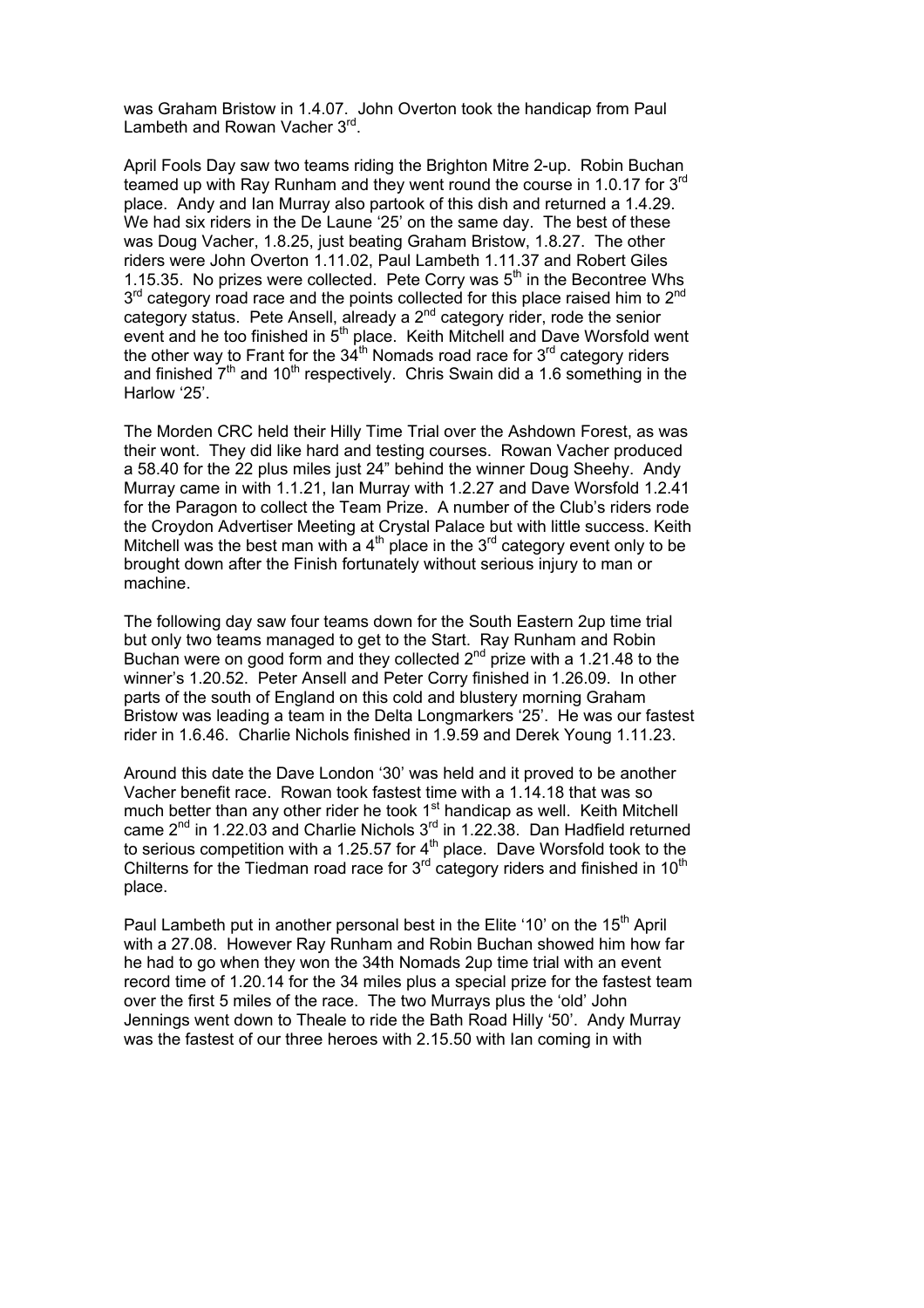2.16.28. John 'died' somewhere on the course and failed to worry the Timekeeper.

Good Friday this year fell on the  $20<sup>th</sup>$  April and we had eight riders down for the Crawley Wheelers '25'. Success did come our way with Ray Runham coming  $3^{rd}$  in 1.0.41. He was backed by Rowan Vacher, 1.1.45, and Ian Murray, 1.2.00, so the Paragon won the Team race in spite of Ian losing 12 seconds at the Start. The others had their successes Ray Puttick achieved a personal best with 1.10.26 and so did Keith Parkinson with 1.15.32. Charlie Nichols finished in 1.8.18, John Overton 1.9.21, and Paul Lambeth 1.12.11.

The Paragon had a team in the Bill Cox 2 day road race. The first stage was a 9 miles time trial held in pouring rain. Ray Runham came  $2^{nd}$  in 23.37 some 12 seconds slower than the winner John Clarey (Woolwich). Pete Ansell finished  $7<sup>th</sup>$  in 24.13. The afternoon race had the same unrelenting rain to contend with and it proved the undoing of Pete Ansell who crashed. Ray Runham stayed upright to hold his position on General Classification. On the Final stage Ray came  $9<sup>th</sup>$  but could not gain time on the leader so remained in 2<sup>nd</sup> place overall.

Robin Buchan and Ray Runham entered the Southend & County Tandem '30' with thoughts of breaking their Club Record of 1.0.48 that, in 1969, exactly equalled Competition Record. However the weatherman decided otherwise. Heavy rain meant taking things very cautiously on the many roundabouts so they were somewhat adrift of their record. Their 1.3.09 was good enough though for 2<sup>nd</sup> place. Graham Bristow and Pete Corry went round in 1.8.30 to enable the Paragon to take the Team race.

On Saturday the 28<sup>th</sup> April the Addiscombe held their 10 miles time trial and once again in trying to lift prizes from the Addiscombe ensured that 5 of our six riders produced personal best times. They were Graham Bristow, 24.07, Paul Lambeth 25.40, John Overton 25.44, Ray Puttick 26.02 and Gerald Hales 28.16. The only 'failure' was John McNee with his 26.22. We regret to add that the Addiscombe won the Team award. Elsewhere the two Murrays plus Charlie Nichols were riding the Crest  $25'$ . Ian returned a 1.0.59 for  $4<sup>th</sup>$ place, Andy a 1.3.25 and Charlie 1.8.12.

The Southend and County Wheelers held their Tandem '30' on the  $29<sup>th</sup>$  April and Ray Runham and Robin Buchan were again in fine form with a ride of 1.3.09 to win the event. Graham Bristow and Peter Corry finished in 1.8.30 and the Paragon won the Team race. Nearer home in the Bec '25' Charlie Nichols covered the distance in 1.9.49 and John Overton in 1.11.29. Rowan Vacher led the team in the Cambrian '25' with a 1.1.37 followed by Pete Ansell, 1.3.25, and Doug Vacher 1.7.54 but they were 2' too slow for the Team award. We also had five riders in the VTTA '25' but only Dan Hadfield managed to start and he was not at his best as a 1.13.54 shows but neither were the conditions up to much.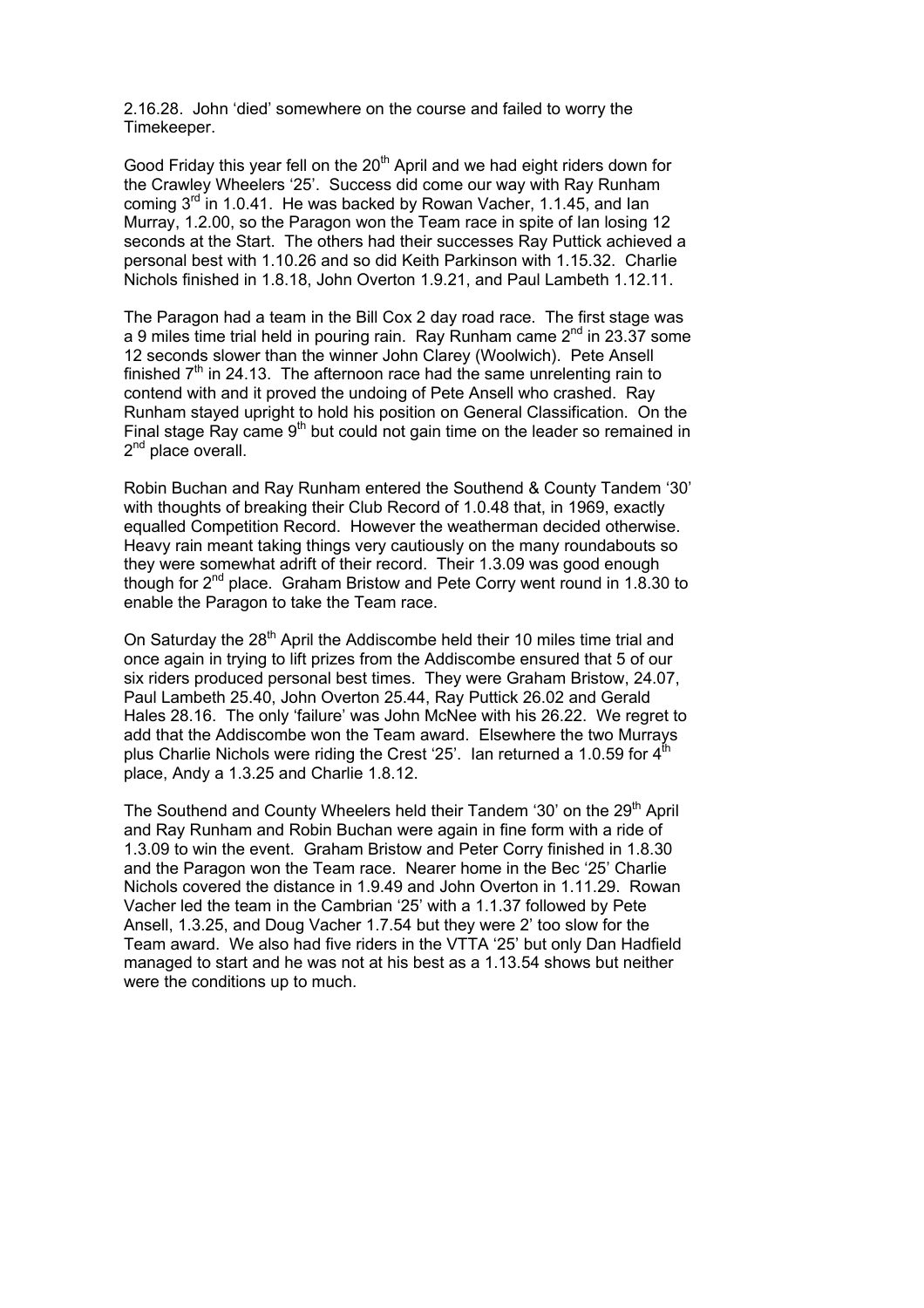The Paragon Evening Promotion at Crystal Palace had quite an International flavour with Australian Warsaw-Berlin-Prague team and some Dutch riders over for the Brian Robinson Meeting. These two teams dominated the racing with Don Wilson taking first prize after the actual first man over the line was disqualified for throwing both arms in the air in a victory gesture. This was not allowed at Crystal Palace as the finishes there arfe usually very close and hotly contested. Pete Hamilton was the best of the locals in  $4<sup>th</sup>$  place. Fortunately there were no Dutch or Australian schoolboys at hand so the winner was P Malone (Old Kent) from D Naylor (Lewisham) and Glen Mitchell (VC Londres).

Sunday  $6<sup>th</sup>$  May saw teams in the Tooting Hilly '42' and 34 $<sup>th</sup>$  Nomads '25' but</sup> with little success. Robin Buchan and Andy Murray failed to finish the '42' and Rowan Vacher had a late start in the Nomads event. Robin Buchan crashed and sustained head injuries and Andy Murray stopped to give assistance. Robin suffered throughout his career with a mild form of epilepsy, usually well under control, but it is believe he suffered a black-out causing him to crash. It certainly curtailed his season as he was then under doctor's orders. He could ride but not race for some time.

Ian Murray was our best in the Tooting event with 1.51.53 and Dan Hadfield managed 2.0.25. Rowan finished in 1.2.18, Charlie Nichols 1.8.43 and Robert Giles 1.15.10 in the '25'.

Six Paragonians were down for the SECA '25' but we had mixed fortunes. Two failed to start, one failed to finish but Graham Bristow produced a personal best by 1 second of 1.2.22. The other riders were Ian Murray, 1.1.06, and Pete Corry, 1.7.32. Rowan Vacher rode the Becontree Whs '25' and finished in 1.0.35. Pete Ansell did an identical time in the Feltham '25'for  $8<sup>th</sup>$  place but neither won any prizes. Three men managed to finish the Club '50' on the 13<sup>th</sup> May and the fastest was Dave Worsfold on 2.15.19. Charlie Nichols finished in  $2.23.34$  (and collected 1<sup>st</sup> handicap) and Dan Hadfield 2.25.57. Ray Runham was due to ride the Royal Navy Tandem '30' with Robin Buchan but because of Robin's indisposition this was impossible. In the end he went up to Crystal Palace for the Catford promotion 'King of the Palace'. Ridden over 60 laps of the circuit Ray, as usual, got into the break that by the end had almost laps the bunch. In the final sprint Ray had to settle for  $2<sup>nd</sup>$  place behind Ray Palin (Vulcan)

It was the turn of the hard men on the  $20<sup>th</sup>$  May with the Redmon Hilly '73'. Our best man was Dave Worsfold  $4<sup>th</sup>$  place in 3.8.24 followed by Ian Murray, 3.16.03, and Dan Hadfield 3.25.14 but their combined times were 4 minutes too slow for the team award. Ian Murray broke a crank near the Finish and lost some time before borrowing a marshal's bike to complete the course. The shorter distance men rode the Surrey St Christopher's (1.0.0 limit) '25'. Graham Bristow was our fastest man in 1.4.03 with Pete Corry and Charlie Nichols both finishing in 1.6.09. Paul Lambeth rode the GHS '10' London South Heat and came  $3^{rd}$  in a personal best of 25.23. Other times on the Polhill course were Rowan Vacher 23.21 and Keith Mitchell 24.21.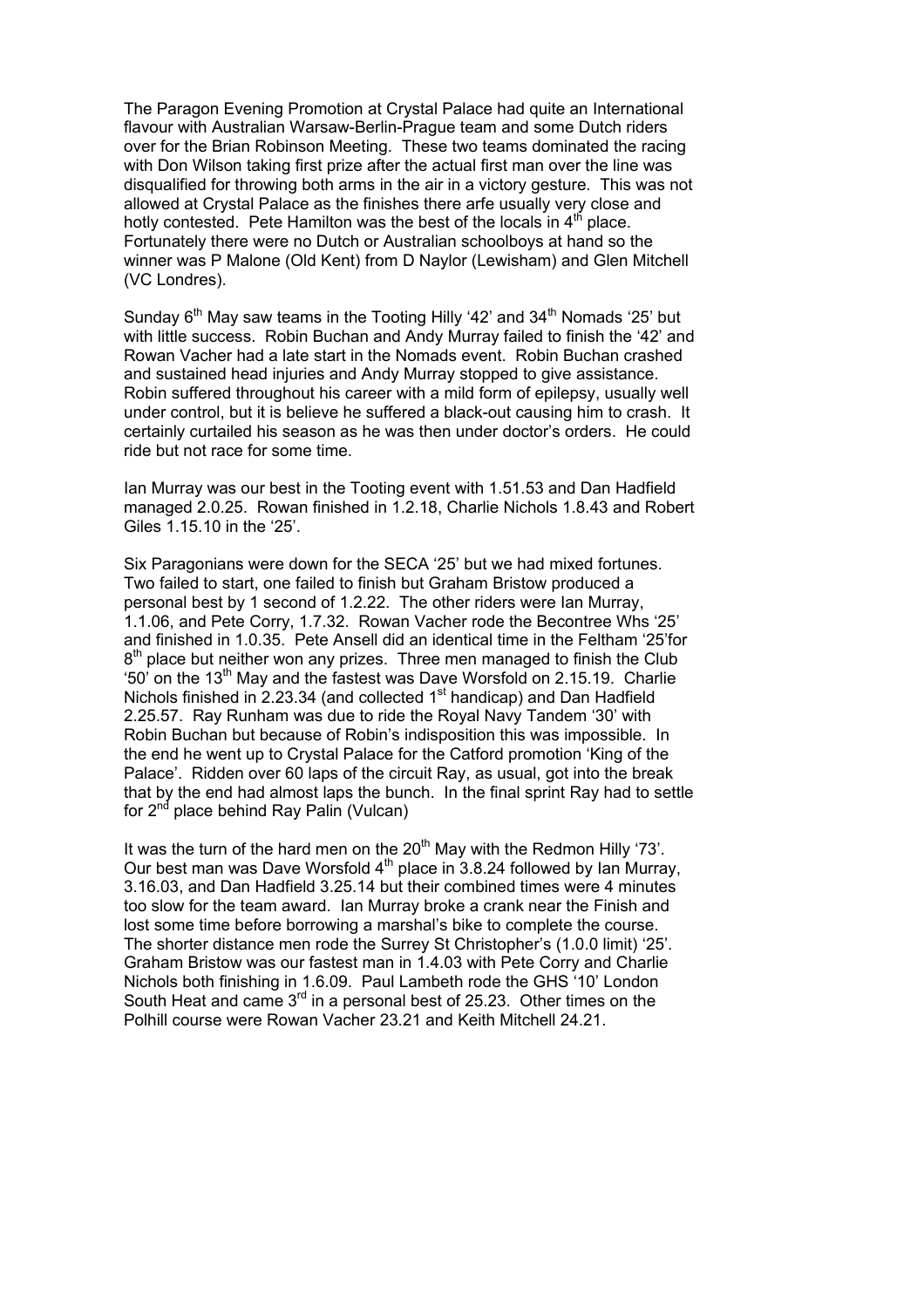We have a date of the  $23<sup>rd</sup>$  May for the first Junior event of the year. This was over 10 miles and it was a close run affair. John Overton, 26.37, just getting the better of Paul Lambeth, 26.43, with Ray Puttck 3<sup>rd</sup> in 27.40. Steve Hackett, riding his first race ever, clocked 28.35.

, On the  $27<sup>th</sup>$  May Ray Runham won the Glade '50' on the E1 or '32 $<sup>nd</sup>$ ' Course</sup> with a fine 1.59.16. On the same day Dan Hadfield rode the Hounslow '100' to finish in 4.45.33. On the Monday Dave Worsfold went down to the south to ride the Rufus '30' and finished in 1.15.05. Rowan Vacher and Paul Lambeth rode the Gravesend '25' and produce a 57.40 for Rowan and a tremendous improvement by Paul to 1.2.52. Charlie Nicholls did 1.4.22 in the CC Bexley '25'.

The next Sunday we had a team in the Archer '50' looking for fast times on the Bath Road. Unfortunately while the wind did blow from the best direction, southwest, it blew too hard so it was a struggle to get to the turn. The way back was extremely rapid but one can only pick up so much lost time. Even so Ray Runham almost produced the goods again having to be content with  $2<sup>nd</sup>$  place with a 2.0.21 ride. With Pete Ansell finishing in 2.4.06 and Ian Murray 2.5.37 the Paragon collected the Team award. Nearer home Graham Bristow was producing another personal best in the SCCU '50' with a 2.17.37. Dan Hadfield recorded 2.19.16 and Charlie Nichols 2.18.00.

Paul Lambeth took his '10' time down to 25.11 on the Polhill course and came  $2^{nd}$  in the Schoolboys 12 lap race at Crystal Palace. Keith Mitchell rode three '10's in a week with almost identical times. He produced a 23.39 at Hampton Court, a 23.37 on Polhill and a 23.33 the following day. Dave Worsfold came  $7<sup>th</sup>$  in the East Grinstead road race for  $3<sup>rd</sup>$  category riders.

At the Champagne Meeting first blood went to Pete Corry who qualified for the Final as fastest loser but beat his conqueror into  $2<sup>nd</sup>$  place in the Final. Graham Bristow also reached the Final and was placed 3<sup>rd</sup>. Ray Runham went out to Dave Edlin (Poly) in the 10 minutes pursuit that had a tie for first place between Alf Engers (Luton Whs) and D Holliday (Gordano Valley).

Pete Corry and Graham Bristow are regular riders in the Monday Competition being consistent finalists in the Handicaps. They tripped off to Faversham for the Grass Meeting. Graham qualified for the Final of the 800m scratch. After this it started to rain. The shower over they ran the Final of the Sprint. Lying in  $4<sup>th</sup>$  place on the final bend Graham kicked hard as they came into the straight and now holds the Paragon distance record for sliding-on-ones-ear! Both our men managed to get into the Final of the 500m handicap In a rather wet Final Pete was  $4<sup>th</sup>$  and Graham someway back preferring to stay upright.

On the  $9<sup>th</sup>$  June Pete Ansell produced a personal best '25' of 57.02 for  $3<sup>rd</sup>$ place in the SECA '25'and that is the best time so far this year. Dan Hadfield finished the Worthing Excelsior '25' in 1.4.53 then on the Sunday it was back to the E1 for the Wren Whs '50'. Ray Runham struck again with a 2.1.57 to win the Race. Unfortunately only Dave Worsfold, 2.5.23, rode with him so no Team prize was possible. Charlie Nichols, 1.5.02, and Paul Lambeth, 1.6.13,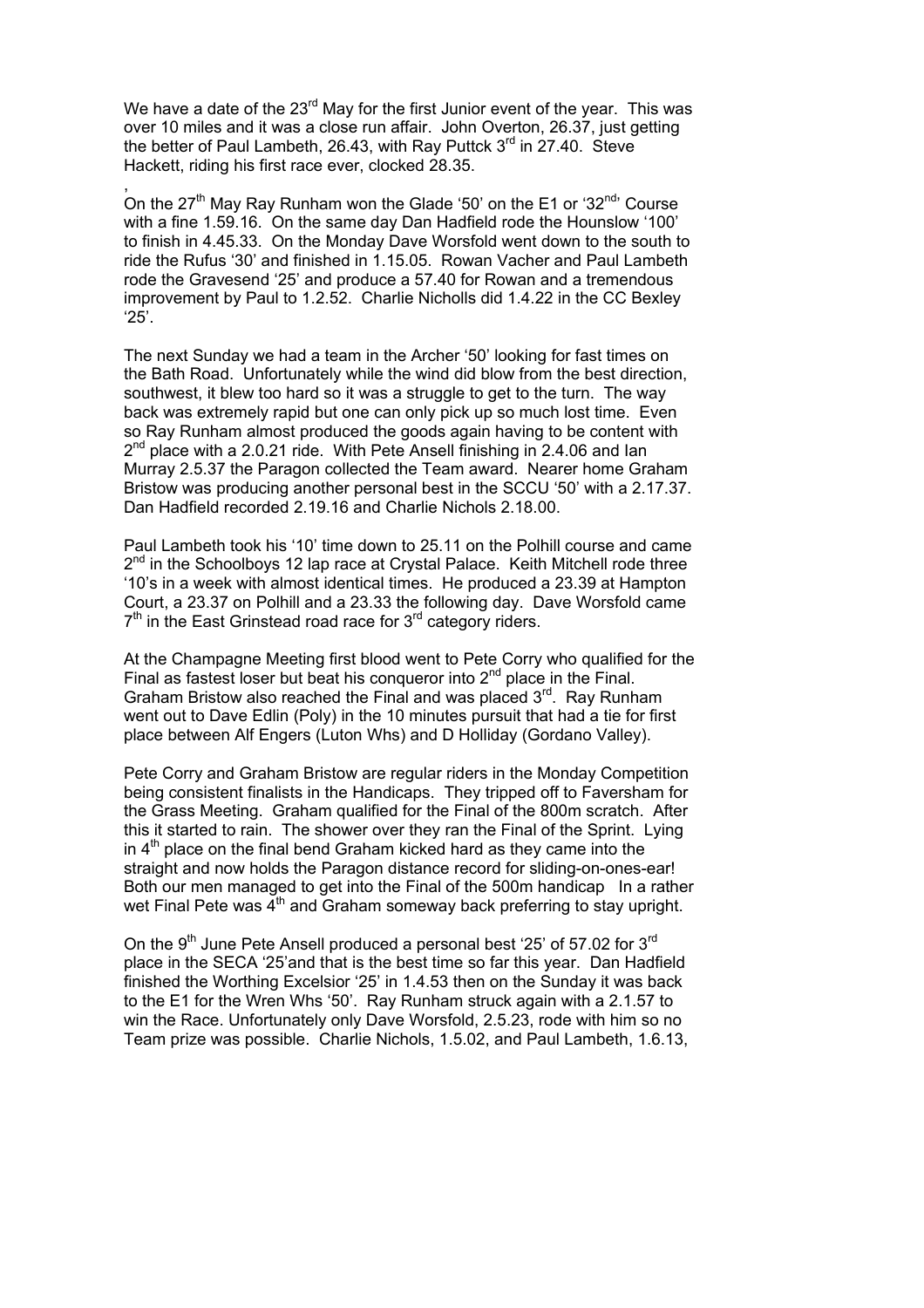rode the Wigmore '25' and Dan Hadfield the WLCA '50' that he covered in 2.17.12. Keith Parkinson finished  $7<sup>th</sup>$  in the Feltham Carnival Kedrmesse.

Four lads went down to Farnham for the Festival '25' and collected two personal best times. Keith Mitchell was our fastest rider in 1.6.19 and Paul Lambeth did 1.9.45. Ray Puttick, with 1.8.12, and Keith Parkinson 1.10.53. both did personal best times. Another team went out to the Bath Road for the Vegetarian '50' where Dave Worsfold was our best rider. He did 2.7.07, Charlie Nichols 2.17.38 and Ian Murray 2.22.18. Ian rather slow time was due to the after effects of a crash at the start of the Polhill '10' the previous Thursday. (How you come off at the Start is mind – boggling but these Murrays are capable of anything). Pete Ansell went over to Essex to ride the Spider Trophy Senior road race. He missed the vital break but escaped from the bunch near the end to cross the line in  $9<sup>th</sup>$  place. Pete Corry finished in the bunch.

Ian Murray, 2.10.52, and Dave Worsfold, 2.17.15, rode the Maidenhead '50'. Eight men were down for the South Eastern RC '25' on the  $24<sup>th</sup>$  June but only six made it to the Timekeeper. The times recorded were Rowan Vacher 1.4.49 (following a non-cycling holiday in Jamaica), Charlie Nichols 1.5.21(a 1 second improvement), John McNee 1.5.52, Derek Young 1.7.51, Paul Lambeth 1.8.29 and Ken Cattermole 1.11.18. Dan Hadfield recorded 1.6.27 in the Border CA '25'. Ray Runham, Pete Corry and Pete Ansell rode the Bexley 2-day race this weekend. Ray Runham was  $5<sup>th</sup>$  on Stage 1 after being dropped from the break and losing 3½ minutes over the last 10 miles to John Clarey (Woolwich). Pete Ansell broke away from the remnants of the bunch to finish 10<sup>th</sup> at 6'13" whilst Pete Corry suffered on this hot and windy afternoon to finish  $27^{\text{th}}$ . In the Sunday morning time trial Ray came  $2^{\text{nd}}$  to Clarey with 21.47 for the  $9\frac{1}{2}$  miles with Pete Ansell 6<sup>th</sup> in 22.07 and Pete Corry 26<sup>th</sup> in 24.08. That loss on Stage 1 was to prove decisive for Ray as while he won Stage 3 he only moved up to  $4<sup>th</sup>$  on General Classification 2'7" behind Clarey. Ansell came  $7<sup>th</sup>$  at 6.56 and Corry 18<sup>th</sup> at 25.49.

Pete Corry won the 500m Handicap at the VC Londres/Gemini Meeting at Herne Hill and Graham Bristow did the same at the Belle Vue Meeting.

Saturday 30<sup>th</sup> June saw Rowan Vacher complete the SCCU '25' in 1.1.00 with Dan Hadfield a little slower in 1.5.06. Dave Worsfold rode the Sorian '50' in 2.5.52. The next day Ian Murray came  $2^{nd}$  in the Kingston Whs '25' with a 1.0.52. Keith Mitchell was our next best in 1.4.30, Derek Young 1.7.11 and Paul Lambeth 1.8.34. Ray Puttick did a personal best '25' with 1.8.10. In the Old Portlians '25' Robert Giles did a personal best time by over 4 minutes with 1.6.32 and Dan Hadfield finished in 1.7.03.

With a 3<sup>rd</sup> place in the Kingston Phoenix road race on the Newtons Hill Circuit Ray Runham regained his 1<sup>st</sup> category status. During this race he also collected the King of the Mountains award.

A very fast bunch of riders entered the CC Bexley event on the  $7<sup>th</sup>$  July hoping to break the Club Team Record of 2.52.41. Our lads were up there with them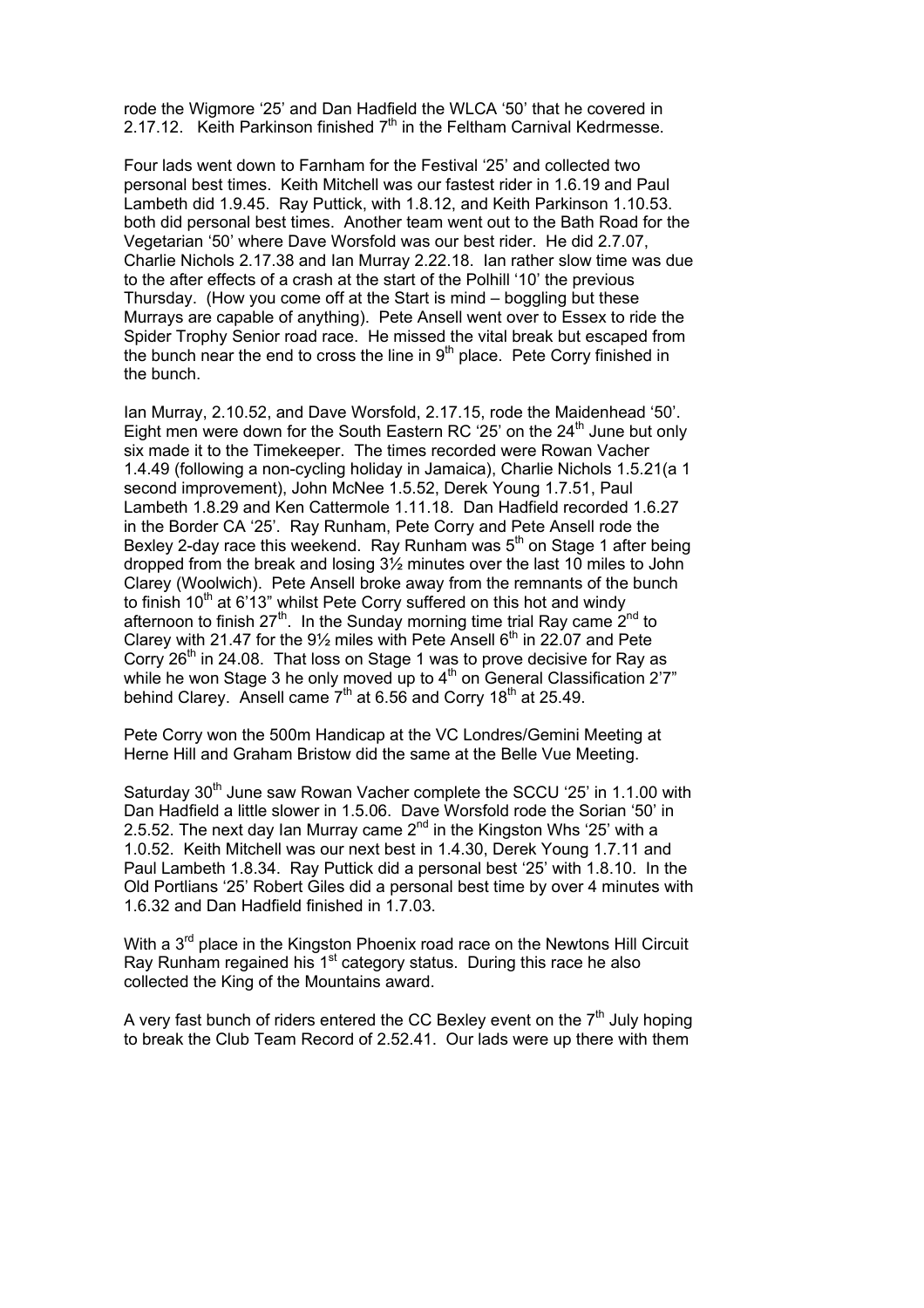but not quite fast enough. Ray Runham finished in 56.35, Pete Ansell 58.12, Rowan Vacher finishing on a flat front tyre 58.27, Pete Corry 1.0.28 and a personal best of 58.54 from Ian Murray. This was just 33 seconds outside the Record. The next day we had two teams racing. The first were in the Dulwich Paragon (1.1.0 limit) 25 and they were Robert Giles, 1.7.15 (who took 1<sup>st</sup> on handicap), Ray Puttick, 1.9.13 and Paul Lambeth 1.10.46. The others were in the SCCU '50' where Keith Mitchell came home in 2.16.14 for a personal best ride and Charlie Nichols recorded 2.18.09.

On the Sunday, to celebrate his new  $1<sup>st</sup>$  category status, Ray Runham rode the Ross Whs road race and, as customary, he was in the leading 8-man break. It was not quite a fairytale ending as he only came  $5<sup>th</sup>$  in the final Sprint. Pete Ansell came  $6<sup>th</sup>$  in the Westerly road race at Bradenham and Dave Worsfold was  $9<sup>th</sup>$ .

We had a team in the Addiscombe '25' and though Ray Runham got to within 5 seconds of his best ever with a 56.28, Rowan Vacher, 58.12 and Pete Corry, 1.3.25, rode well they were not amongst the prizewinners. The Moon Trophy '25' was also held this day. Although the Club had 13 entries only seven men managed to record times. This was enough, however, for us to claim  $2^{nd}$  in the Team race. Ian Murray was our fastest man in 1.0.42, Dave Clarke, 1.2.38, Keith Mitchell 1.2.47, Charlie Nichols 1.3.18, Vin Callanan 1.4.30 and Keith Parkinson 1.6.50. Ray Puttick also finished in 1.8.40. The records do not show if these were handicap or scratch times. We think they are scratch times.

Wet and gritty road played havoc with the field in the SCCU road race Championship at Ellens Green. Pete Ansell finished  $8<sup>th</sup>$  in the senior event and Bob Giles  $12<sup>th</sup>$  in the Junior event whilst all our other stars punctured. Keith Mitchell brought his '10' time down to 23.44 on the Polhill course.

Also around this date was the First Inter-Club '10' against the Addiscombe. This was to replace the Purley to Brighton event that was now impossible due to the number of traffic lights on the course. Our first three counting riders were on song. Rowan Vacher was best with 22.30, Pete Ansell, 22.35, and Ian Murray 22.45 but our next three went just that bit too slowly for us to take the Inter-Club Trophy. Keith Mitchell finished in 24.12, Paul Lambeth, 24.39 (and 1<sup>st</sup> handicap) and Vin Callanan, 24.44. (This Inter-Club Competition is still running and is responsible for a vast number of personal best times over the years as one Club tries to get the better of 'the old enemy').

On the 21<sup>st</sup> July Rowan Vacher recorded 57.41 in the SECA '25' only 31 seconds slower than the winner. The next day Keith Mitchell finished the London St Christophers (1.0.0 limit) '25' in 1.4.56 and Ray Puttick in 1.10.52. Ray Runham did 2.1.20 in the Glendene '50' that was an excellent ride considering the strength of the wind against the riders on their way back from the far turn. Ian Murray, 1.4.16, and Dave Clarke, 1.3.45, rode the Southend '25'. Paul Lambeth rode in the National GHS '10' Final and produced yet another personal best time of 24.31. Although unplaced he was beaten by a

**Formatted**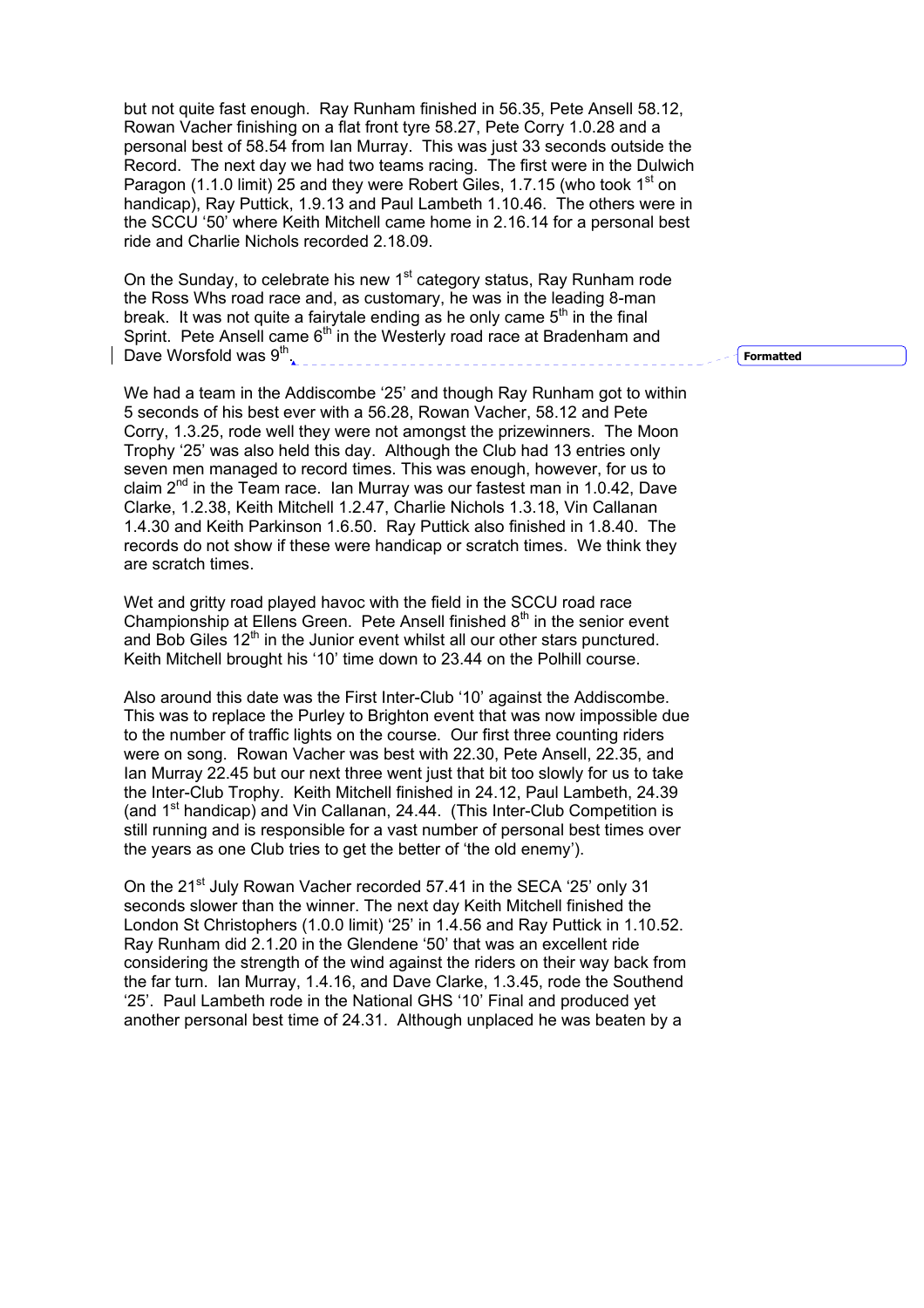young Ian Banbury, 22.21, who was to become a professional rider a few years later.

Keith Mitchell finished the Weybridge Whs '25' in 1.3.50. Rowan Vacher, 59.14, Pete Ansell, 1.1.20, and Paul Lambeth 1.5.30 finished the Sydenham Whs '25'. Robert Giles did 1.8.26 in the De Laune '25'. Pete Ansell came 2<sup>nd</sup> and Dave Worsfold 3<sup>rd</sup> in the Marlboro road race at Winchmore Hill. This placing enabled Dave to rise to  $2<sup>nd</sup>$  Category. Dave also rode the Polhill road race where he was placed  $9<sup>th</sup>$ .

The Paragon Open '50' was run on the  $4<sup>th</sup>$  August and found the Hounslow & District Whs in glittering form. Bob Porter won with a 1.53.17 beating his clubmate Jeff Marshall by 53 seconds in 1.54.10. Although their other star, Martyn Roach, punctured their fourth man, Stan Ayton produced a 2.1.46. This gave them the Team race by 9'17". However all was not doom and gloom for the Paragon as a new Club Record was established. Ray Runham finished  $4^{\text{th}}$  in 1.57.58 (a personal best), Rowan Vacher  $7^{\text{th}}$  in 1.59.34 and Dave Worsfold 2.0.58 to set new figures for the 50 miles Team record of 5.58.30. John Jennings also finished in 2.22.24. Rowan also took 3<sup>rd</sup> place on handicap.

On the Bank Holiday Monday Paul Lambeth came 3<sup>rd</sup> in the Essex CRA '10' with a 25.43, and Pete Corry finished in 1.8.48 in the Balham Longmarkers  $25'$ . Paul also came  $3<sup>rd</sup>$  in an Unknown distance race at Herne Hill (West Kent Meeting) and  $3<sup>rd</sup>$  in the De Laune promotion at Crystal Palace.

Our August Ashdown Forest road race was selected this year to be the venue for the All London Road Race Championship. The five Divisions entered teams of 8 men each. The Winner turned out to be Graham MacNamee (West London and Twickenham) from Ray Palin (SE London and Vulcan) with Brian Bulmer (SE London and Polhill) some 24 seconds back in 3<sup>rd</sup> place. Richard Portanier (SE London and De Laune) was 4<sup>th</sup>. In the earlier Junior/3<sup>rd</sup> category event Dave Pitman (Lewisham) was first over the line from Mick Lee (Gemini) and Dave Worsfold came 3<sup>rd</sup>. (Dave was allowed to ride as he had had his entry confirmed to this race before obtaining the points for upgrading). Pete Ansell finished 3<sup>rd</sup> in the Wigmore road race at Cliffe.

Another excellent days' racing was had on the  $18<sup>th</sup>$  August in the VC Braintree '30'. Rowan Vacher finished in 1.7.16 to regain his '30' record that he lost to Robin Buchan in 1971, break the existing Club Record by 1'10". Then Ray Runham came in with a personal best of 1.8.04 and so did Pete Ansell with 1.10.15. This added up to 3.25.35 that gave the Paragon the Team Award and a new Club Team Record. The old record stood at 3.35.18 so that was quite a chunk taken off. Paul Lambeth is still getting in the places with another  $3^{rd}$  in a Devil at Herne Hill, winning an Unknown Distance race,  $5^{th}$  in the Schoolboys event at Crystal Palace on the Tuesday evening and then coming  $6<sup>th</sup>$  in the De Laune Meeting on the Sunday at the same venue. Chris Swain was our only finisher in the Kingston Phoenix '25' with 1.7.40.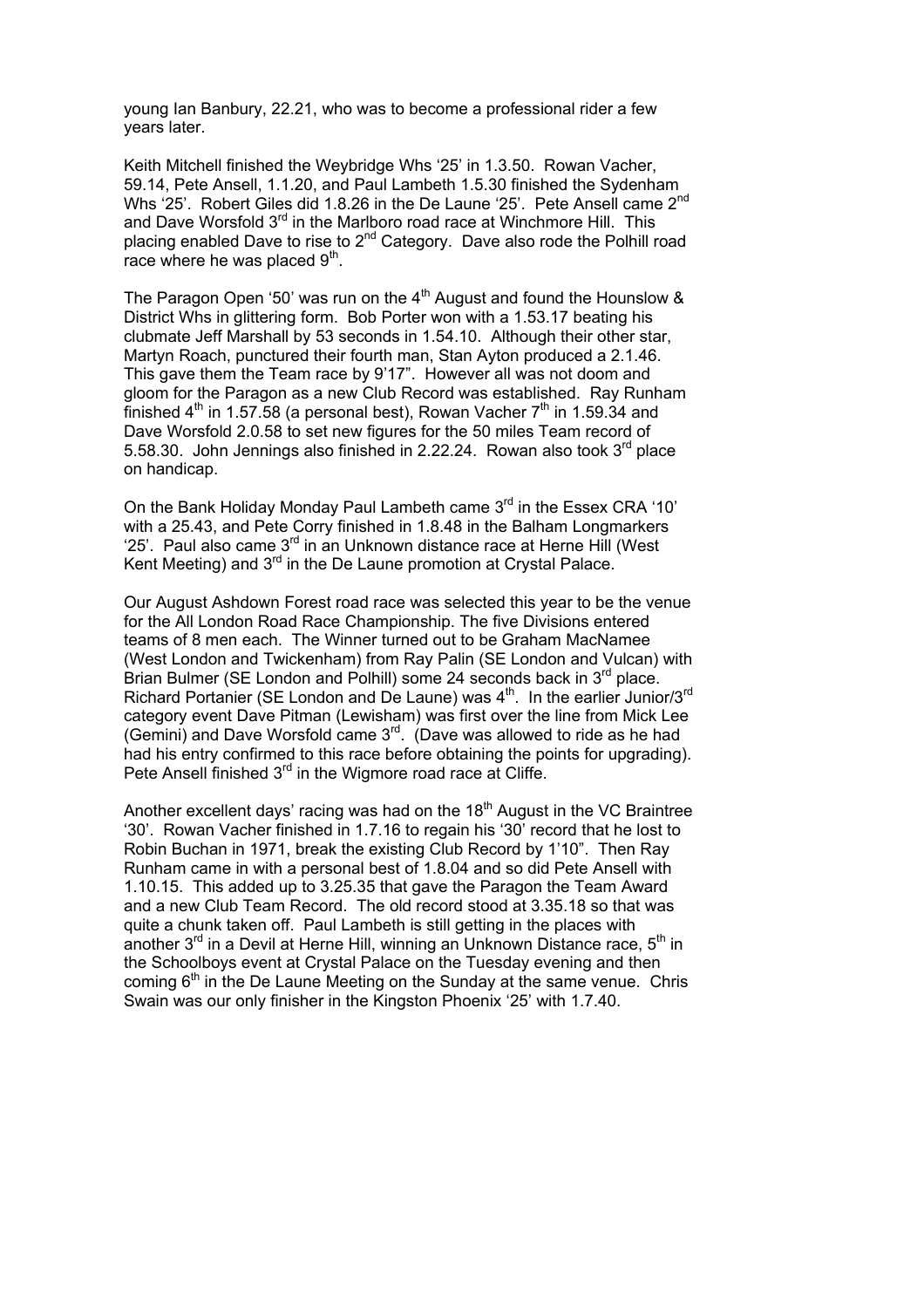Pete Corry and Graham Bristow went off to Leicester for the Sprint and Tandem Sprint Championships. A curse note from Graham in the Blah mentioned that next time they will take a Manager along to sort out the Officials as there appears to be more to racing than riding a bike. In the Tandem sprint they went out to Crutchlow and Wright by half a wheel with a last 200m time of 11.2. They have it there – it is just a question of getting out at the right time and place.

Rowan was still in good form at the Paragon Open '25' with a 59.30 that placed him 2<sup>nd</sup> behind Alaric Gayfer (Archer) who was 2<sup>nd</sup> in the Junior Championship. Doug Vacher finished in 1.3.22, Charlie Nichols in 1.5.21 and Vin Callanan in 1.6.16. Paul Lambeth rode the Colchester Rovers '25' in 1.3.34. Ray Runham an unknown 2-day stage race. He won the Prologue and finished in the bunch in the evening Criterium to hold  $2^{nd}$  place on General Classification going into Sunday's stage of 92 miles. With only 10 miles to go he 'blew' completely and retired! Pete Ansell finished 5<sup>th</sup> in the East Grinstead Carnival road race and so had sufficient points to be upgraded to  $1<sup>st</sup>$  category. Dave Worsfold, combining racing with touring, entered the Gordano Valley road race and was pleased with his  $7<sup>th</sup>$  place.

The Club Track Championships were held on the 21<sup>st</sup> August. Ray Runham set things going by taking the 4000m pursuit in 5.39.5 from Pete Corry, 5.42.2, and Graham Bristow 5.54.9. Junior Keith Parkinson held off Pete Corry down the home straight to win the new Frank Burton Cup with a 'blastfrom-the-past' Gerry Edmunds getting in the frame with  $3<sup>rd</sup>$  place. Graham Bristow took the 500 sprint from Ray Runham and Pete Corry. Paul Lambeth had a go to win the 5-mile Points but the power of messrs Runham and Bristow was too strong for him. Eventually Paul was placed  $3<sup>rd</sup>$  behind Ray Runham and 2<sup>nd</sup> placed Graham Bristow. The Scratch race went to the wire with Ray Runham beating both Pete Corry and Graham Bristow in the sprint. This left Ray Runham as undisputed winner of the Club Championship but left Graham Bristow and Pete Corry to fight it out for 2<sup>nd</sup> place. They decided to go for a flying quarter mile instead of the more tradition 1000m time trial. Pete Corry duly won this so he took the silver medal for  $2<sup>nd</sup>$  place.

On the 1<sup>st</sup> September we lost one of our keenest members in an accident at Albourne on the Brighton Road. Aubrey Hill was run down from behind by a motor cycle whilst standing at the road side. The front mudguard or number plate dug into Aubrey's thigh and severed his femoral artery. He was never a great racing man but enjoyed all aspects of Club life. He was responsible for getting the Council to replace the  $14<sup>th</sup>$  milestone to its rightful place by the railway bridge by Coulsdon South Station where many RRA Record attempts started and finished. He also delivered the Paragon Pie Tickets (the annual draw once held by the Club) to Club members scattered over a wide area when it was illegal to send these tickets through the post. The 'Aubrey Hill Shield' presented annually to our Juvenile Champion commemorates him.

On that day the two Vachers went west for the North Hants '25' where Rowan came  $4<sup>th</sup>$  with a 57.45 and Doug 1.3.18. Paul Lambeth in the SECA '10' with a 24.30 ride achieved another personal best. John Overton won the second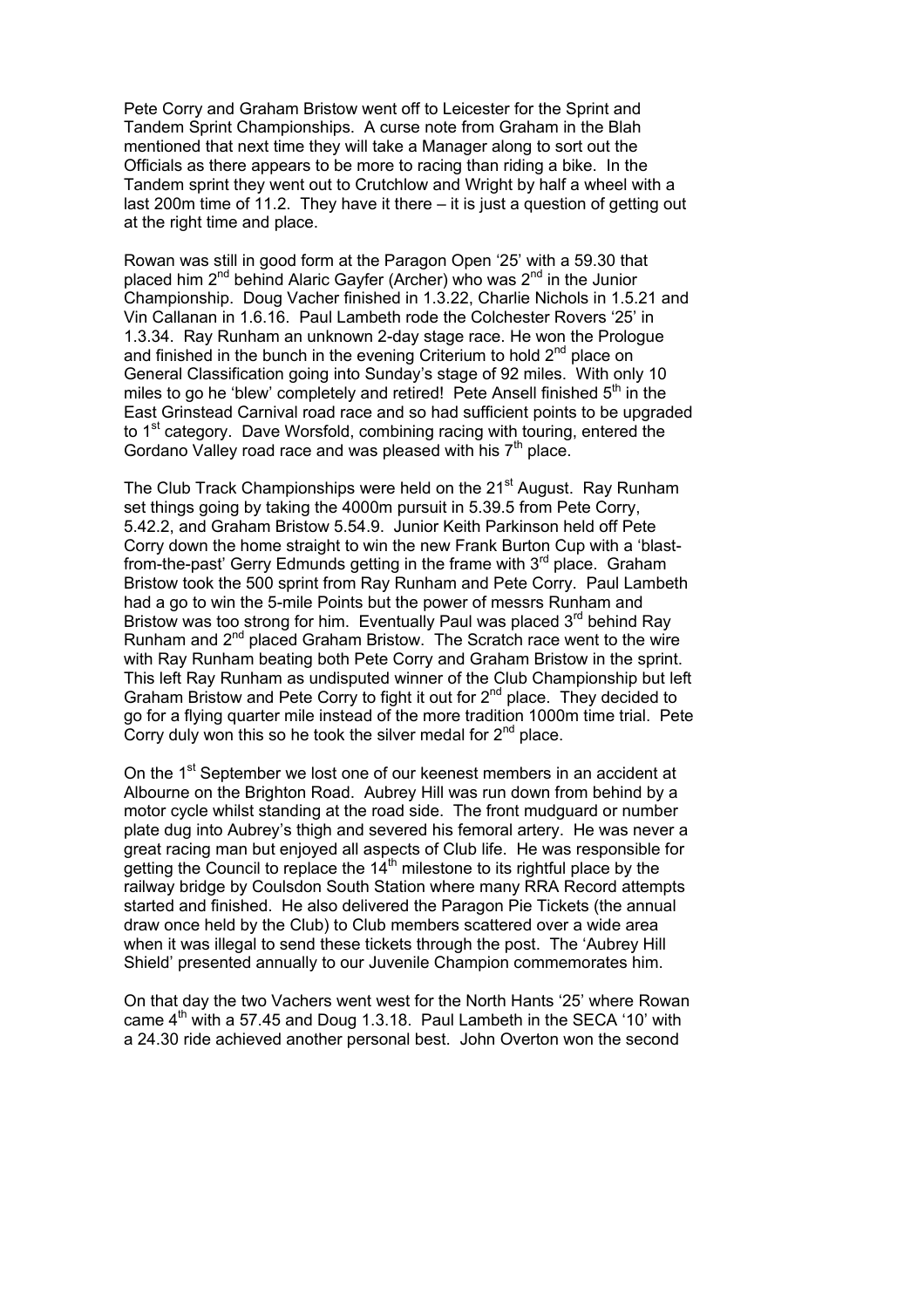Junior 10 miles event in 26.05 with Ray Puttck  $2<sup>nd</sup>$  in 27.43 and Adrian Wise 3<sup>rd</sup> in 28.13. Paul Lambeth also went over to Essex for the Colchester Rovers '25' and did his second best time ever with a 1.3.34.

The Polo Secretary reported that the Paragon had two Teams in the National League but did not quite pull it off the A Team (Harry, Frank and Jimmy Corby plus Ian Forrest, Terry Hyam, Pete Standen and Keith Ongley) came 2<sup>nd</sup> and the B Team (Brian Oakley, Brian Bookes, Derek Bowman, Mick Nash, Pete Durbin and Alan Roberts) came 3rd.

The Tuesday Evening Croydon Summer League the Results were mixed in that in the Scratch League the Paragon only managed  $3<sup>rd</sup>$  place but their won the Handicap League winning every game. Also in the news was that Keith Ongley played for England against Scotland in the Finals of the International Tournament that the English Team won 3 – 1.

Ray Runham and Rowan Vacher teamed up for the Viking Tandem '50' and what a good job they made of it. This was first place, a new event record and Club Record with a time of 1.44.12 – just 23 seconds short of Competition Record. This ride took 2'48" off the old Record). In the solo competition Dave Worsfold finished in 2.2.54 and Charlie Nichols 2.10.12. The first Junior '15' was held on this day and once again John Overton proved the best man. He finished in 39.42 with Paul Lambeth  $2^{nd}$  in 40.35 and Keith Parkinson  $3^{rd}$  in 41.19.

On the 22<sup>nd</sup> September Steven Barr and John Overton finished the Central Sussex 2up in 1.9.22 and Rowan Vacher did 22.18 in the West Kent '10'. Jack Platts revisited his native Barnet and rode the North Middlesex and Herts '25' in 1.6.22. John Overton maintained his hold over the Junior Championship by taking his  $4<sup>th</sup>$  Junior event win with a 40.32 in the final 15 miles time trial. In this race Stephen Barr took  $2^{nd}$  place with 41.39, and  $3^{rd}$ was Steve Hackett, 45.50.

Paul Lambeth was awarded the RTTC Gold badge for his riding. He had to complete 2 rides under 26 m inutes for a '10' and under 1.4.00 for a '25'. With times of 24.30, 24.31 and 1.2.52 he qualified comfortably and is the first Paragon rider to do so.

Conditions were quite tough for the Mayne Cup that was held on the  $30<sup>th</sup>$ September with 15 names on the Card. Fastest of the 12 finishers was Pete Ansell with 1.4.54 with Graham Bristow  $2^{nd}$  in 1.6.51 and John Overton  $3^{rd}$  in 1.7.06. Man of the day was a blast from the past with ex-track sprinter Gerry Edmunds coming out of the woodwork to win the Mayne Cup – his first race on the road for 20 years! He just beat Mayne Cup 'specialist' John Overton by 19 seconds. John has had two wins and two second placings in four years! In 3rd place was new man Steven Barr in 1.0.40.

Into October and still the personal best keep coming. The Cambrian Whs '25' saw yet another improvement by Paul Lambeth to 1.2.23 and John Overton to 1.2.36 (a 4½ improvement). Jack Platts finished in 1.3.54, his best time for